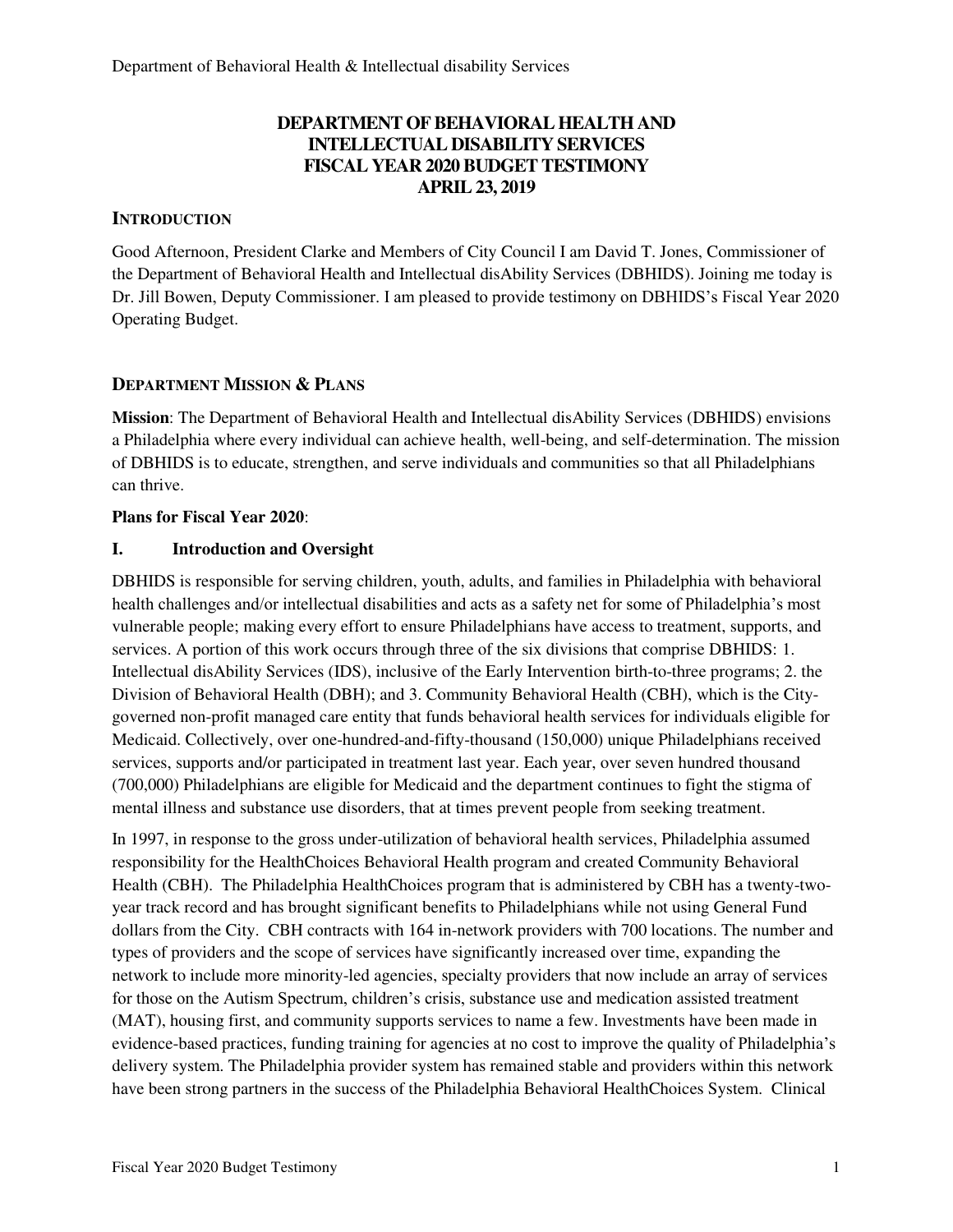integrated care has been provided within the HealthChoices model and maintaining the behavioral health carve-out will be tremendously beneficial to Philadelphians.

As a Medicaid managed care organization, members of CBH's provider network are subject to the extensive requirements and qualifications imposed by the state on all Medicaid managed care plans. There are regular state and independent audits conducted for fiscal and service delivery to ensure adherence to federal and state Medicaid rules. In addition, in the monitoring of the DBHIDS and CBH provider network we utilize dedicated approaches for oversight which include: Quality Improvement, Compliance, the Consumer Satisfaction Team (CST), the Network Improvement and Accountability Collaborative (NIAC), and the newly added CBH provider profiles. The provider profiles were developed to offer an overview of each facility at the corporate level while emphasizing performance across each contracted level of care (LOC).

# **II. Opioid Epidemic: Treatment and Service Opportunities**

On May 19, 2017, Mayor James F. Kenney's Task Force to Combat the Opioid Epidemic released its final report and recommendations. The 18 recommendations organized across four strategies: Prevention and Education; Treatment; Overdose Prevention; and Criminal Justice, provide actionable, evidenceinformed steps the City and its partners can take to reduce the harmful effects of opioids in our community. The task force resulted in new targeted efforts and opportunities, and implementation of the recommendations is underway across the City. Since the final report was released, progress has been made on all 18 recommendations. DBHIDS continues to report out through the Mayor's Executive Commission on Addiction and Recovery (MCAR) on progress made in implementing the recommendations. Additionally, in conjunction with community and other city agencies, DBHIDS is a lead participant in the Philadelphia Resilience Project. Implementation of both task force recommendations and the resilience project resulted in expanding treatment services and supports.

Moreover, DBHIDS has removed barriers to access treatment and expanded the availability of evidencebased practices such as Medication Assisted Treatment (MAT) to combat the opioid epidemic. An example of barriers removed includes Community Behavioral Health issuance of three bulletins to its provider network to increase education, individual choice, and availability of MAT. These policy changes went into effect on July 1, 2018. All drug and alcohol licensed residential levels of care will be required to provide medication-assisted treatment (MAT)-compatible services for members with opioid use disorders (OUD) by January 1, 2020. The department also expanded "housing first" supportive treatment services from 725 to 785 slots; and has thus far trained nearly 800 DBHIDS employees, service provider personnel, and community members on how to use the overdose reversal medication Naloxone.

The DBHIDS Housing and Residential Services unit has made great strides this year with creative and innovative ways to support individuals with behavioral health challenges through a variety of housing opportunities. The individuals served are from 1400 program beds which are part of the Transition, Integration, & Partnerships/Residential unit (TIP), Safe Havens, Journey of Hope sites, and the Recovery Housing Initiative. We partnered with the Office of Homeless Services (OHS) and have provided 35 Shallow Rent subsidies, and our Bridge to Independence programs have reached the goal of 400 multiyear housing subsidies and has expanded further for those struggling with OUD and homelessness through Bridge to Recovery subsidies. In addition, on July 1, 2018 our Progress Haven program received a Bridge subsidy that opens opportunities for couples to come in off the street. Given the opioid epidemic and the need for recovery-oriented residences, DBHIDS through the division of behavioral health added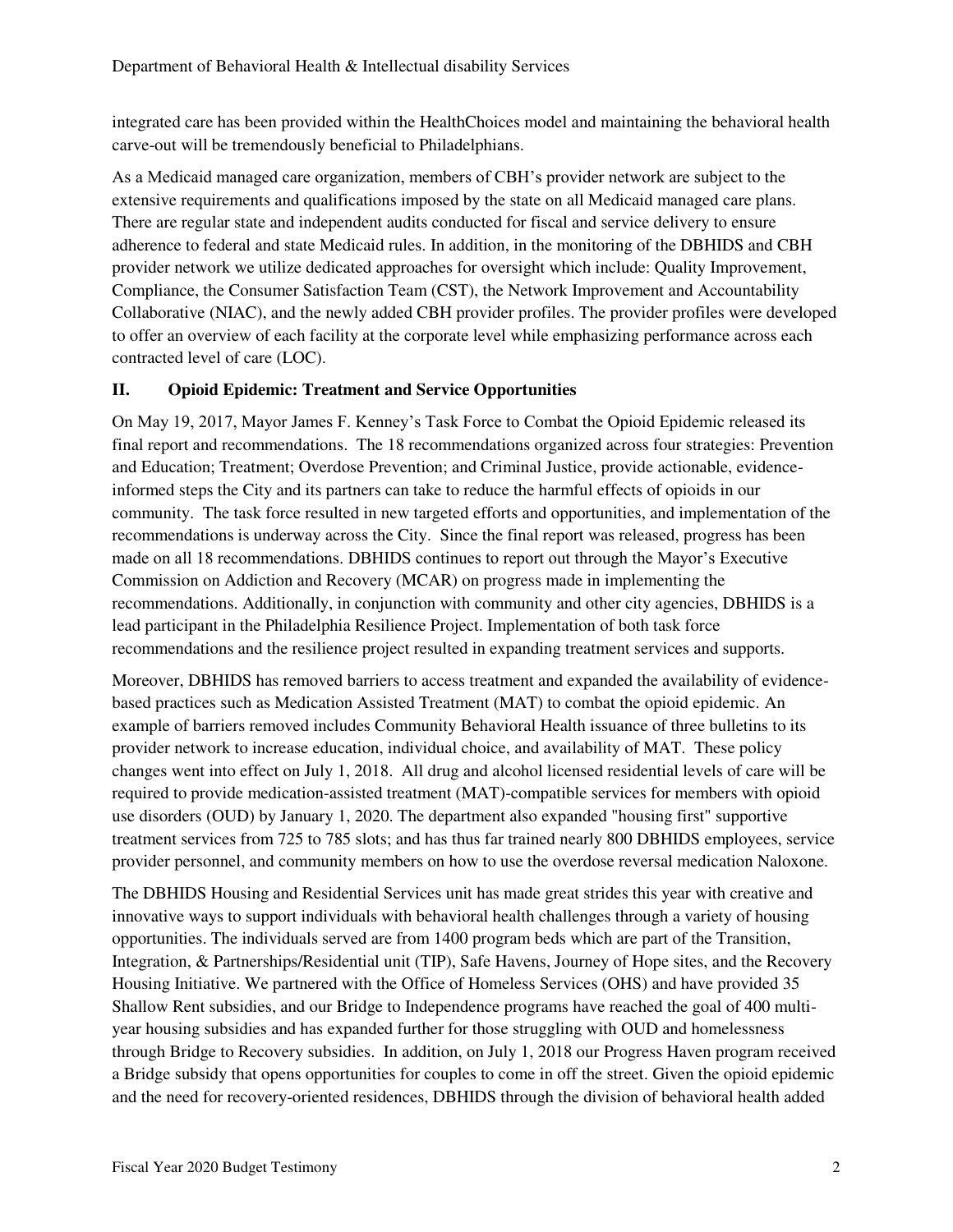150 additional beds at 9 newly added Recovery Houses throughout the City. In addition, DBHIDS has submitted a Request for Proposal (RFP) for Recovery House Transformation. The plan is to provide mini grant one-time support to currently operating recovery houses in their efforts to meet eligibility requirements to become certified by the Pennsylvania Alliance of Recovery Residences (PARR) network and thus having the potential to become an Office of Addiction Services-funded Recovery House.

DBHIDS-funded Employment Services provides supports for people in recovery from behavioral health disabilities to prepare for, obtain and maintain competitive employment to enhance their income, their personal recovery, their independence and successful community integration. For example, DBHIDS has contracted with First Step Staffing, a non-profit employment agency that connects employers with individuals transitioning out of homelessness who have had significant barriers to employment. They provide several support services in order to increase job attainment and retention and support a jobseeker's overall personal success. First Step Staffing in its work with DBHIDS participants has secured full-time positions for 65 individuals with a history of homelessness, substance use and/or incarceration, with an average wage of \$12.91/hour. Finally, DBHIDS is providing an opportunity for providers contracted with the Office of Addiction Services to present for review one-time requests for additional funding for this fiscal year, 2019. Approximately half of the providers submitted requests and are currently in review with some follow-up questions sent back to some of the providers. The review takes into account the one-time nature of the request and the impact that the plan will have on individuals struggling with SUD.

# **III. Children and Family Services**

In FY18, DBHIDS implemented a new set of resources to enhance the children's crisis continuum for children aged 18 and under, who are experiencing a behavioral health crisis; this continuum includes Children's Mobile Crisis Teams (CMCTs), Children's Mobile Intervention Services (CMIS), an Urgent Care Center, Philadelphia's Children's Crisis Response Center (PCCRC) and the Children's Crisis Stabilization Unit (CSU). Children and their families can now access urgent, same-day behavioral health evaluations, receive consultation and intervention, get support to stabilize an acute crisis, or receive behavioral health assessments within the community.

The Support Team for Education Partnership (STEP) Project is a partnership between the School District of Philadelphia and the City of Philadelphia. The goal is to continue to improve the continuum of behavioral health services ranging from prevention and at-risk services to intensive treatment options for all Philadelphia public schools to best serve all students. Grounded in a population health and positive school climate approach, this strategy aims to ensure wellness for all youth and families by identifying drivers of behavioral issues early and connecting children and families to appropriate resources to result in a reduction in missed instructional time while preventing children from going into crisis and to work to build resiliency for our children. To reach this goal, a behavioral health support team has been placed in 21 District schools and one charter school; the team will consist of a Clinical Coordinator, School Behavioral Consultant, Case Manager, and a Family Peer Specialist.

DBHIDS developed a new Family Legacy Organization that will have a governing board of at least 66% family members. It will be created to serve families of children and youth with behavioral health needs, including Autism Spectrum Disorders (ASD). This organization will be the provider of Family Peer Support Services that will support families on- site, in their homes and in the community, including: behavioral health providers, Crisis Response Centers (CRC), the Department of Human Services (DHS),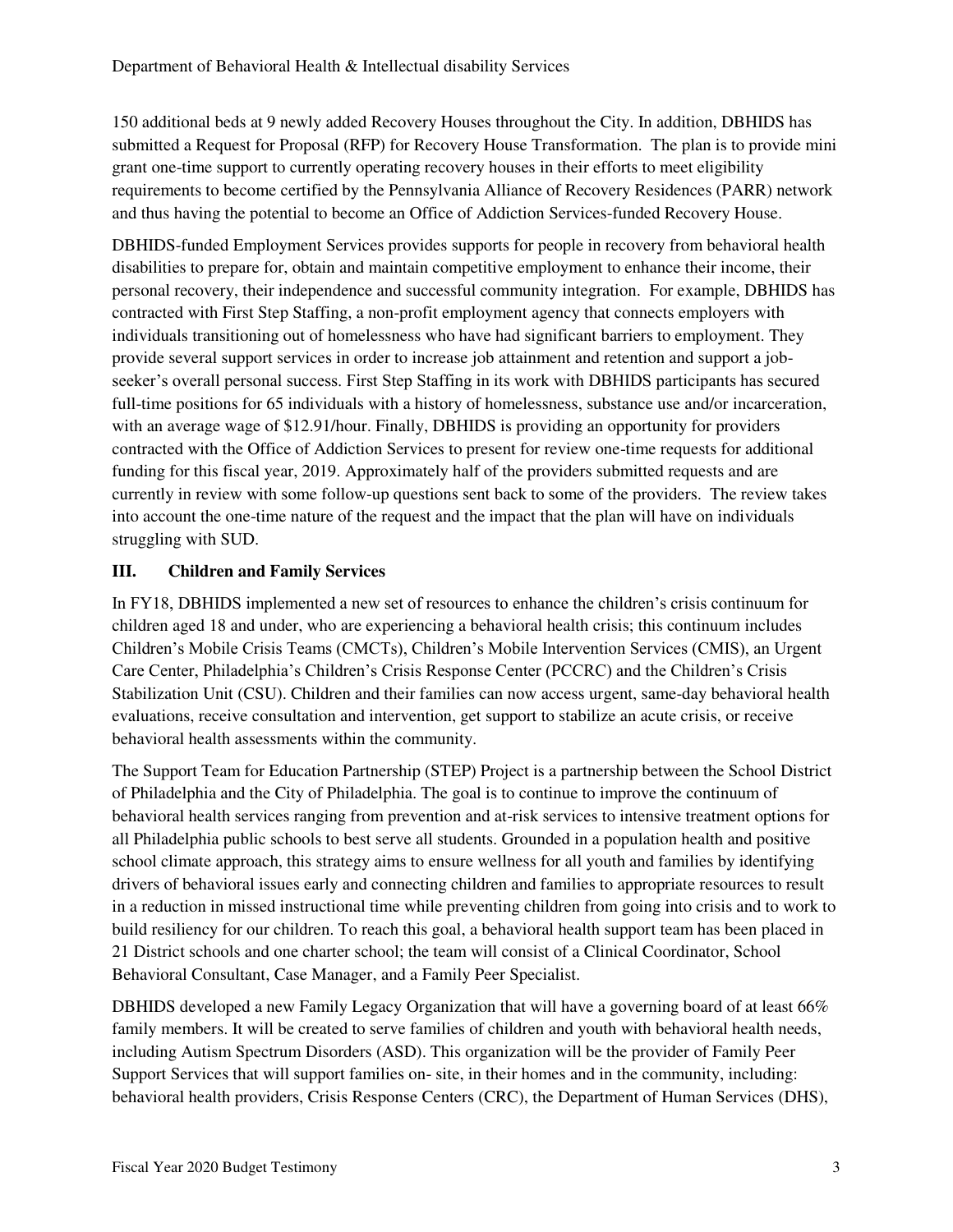Juvenile Justice Services Center, and Family Court. DBHIDS aims to improve the quality of care while aligning with national health care reform and expanding the inclusion of natural family and community resources.

We have improved regulatory policies consistent with the principles and values promoted by the system by revising the Network Inclusion Criteria (NIC), which is the existing credentialing process for facilities. The NIC, now includes a more extensive section on Family Inclusion which is designed to help providers implement best practices in family inclusion. In addition, DBHIDS is developing a new Psychiatric Residential Treatment Facility (PRTF) for children that provides a 6-month stay for youth in a milieu that provides services which are trauma-informed, evidence-based, individualized, and youth-guided (i.e. youth are involved in milieu and service decisions, such as: a youth advisory committee, choosing colors on walls, decorating rooms, etc.). Services while in the PRTF include, but are not limited to: individual therapy, group therapy, and family therapy.

# **IV. Additional Programs**

The division of Intellectual disAbility Services (IDS) has made tremendous strides this year. In FY18, we served 8,037 infants and toddlers and their families, 7,104 of whom received ongoing services and 933 who received Regular Developmental Screening because they met one or more of six criteria established by the Commonwealth, that put them at risk for developmental delay. To date, FY19 (July 2018 through January 2019), 6,754 children and their families received ongoing services in the program. Of these, 6,014 children received ongoing services and 740 children and families participated in regular developmental screening. Overall, this is an increase of 647 children and families over the similar period in FY18. DBHIDS continues to partner with referral sources to engage in Child Find, which is a Pennsylvania legal mandate that requires DBHIDS to identify children for assessment by Infant Toddler Early Intervention (EI) program. A primary example of this partnership is with the Department of Public Health's health centers where 7,203 children were referred to EI Intake for assessment due to developmental concerns. In FY18, 149 children were referred and in the same year, we saw a 78% increase in the number of referrals from Neonatal Intensive Care Units (NICUs) from 59 in FY17 to 159 in FY18.

In Fiscal Year 2018, 13 agencies provided supported employment services to nearly 600 people which resulted in 73% of those individuals receiving employment. To enhance and expand services for individuals with ASD, a reinvestment plan was submitted to the State to support the creation of a Certified Autism Peer Specialist (CAPS) to assist individuals with ASD become more active in the community. Individuals who are 18 years of age and/or older with autism, would be eligible to become a CAPS. They would use their experiences of living with autism and skills learned from the CAPS training course to: support youth, young adults, and adults with autism, promote self-knowledge and selfadvocacy, and increase community participation.

In serving additional unique populations, our Refugee and Immigrant Affairs Unit continues to work to ensure equitable access to mental health resources for individuals from our refugee and immigrant communities throughout Philadelphia. Our ongoing community-based programs include Network of Neighbors, a program that engages with community members after violent events, and Engaging Males of Color (EMOC), which seeks to engage with, and connect to, young African American men in efforts to increase connection to treatment. Overall, DBHIDS' community-based programs seek to facilitate partnerships within the community and craft strategies that promote holistic wellness through recovery,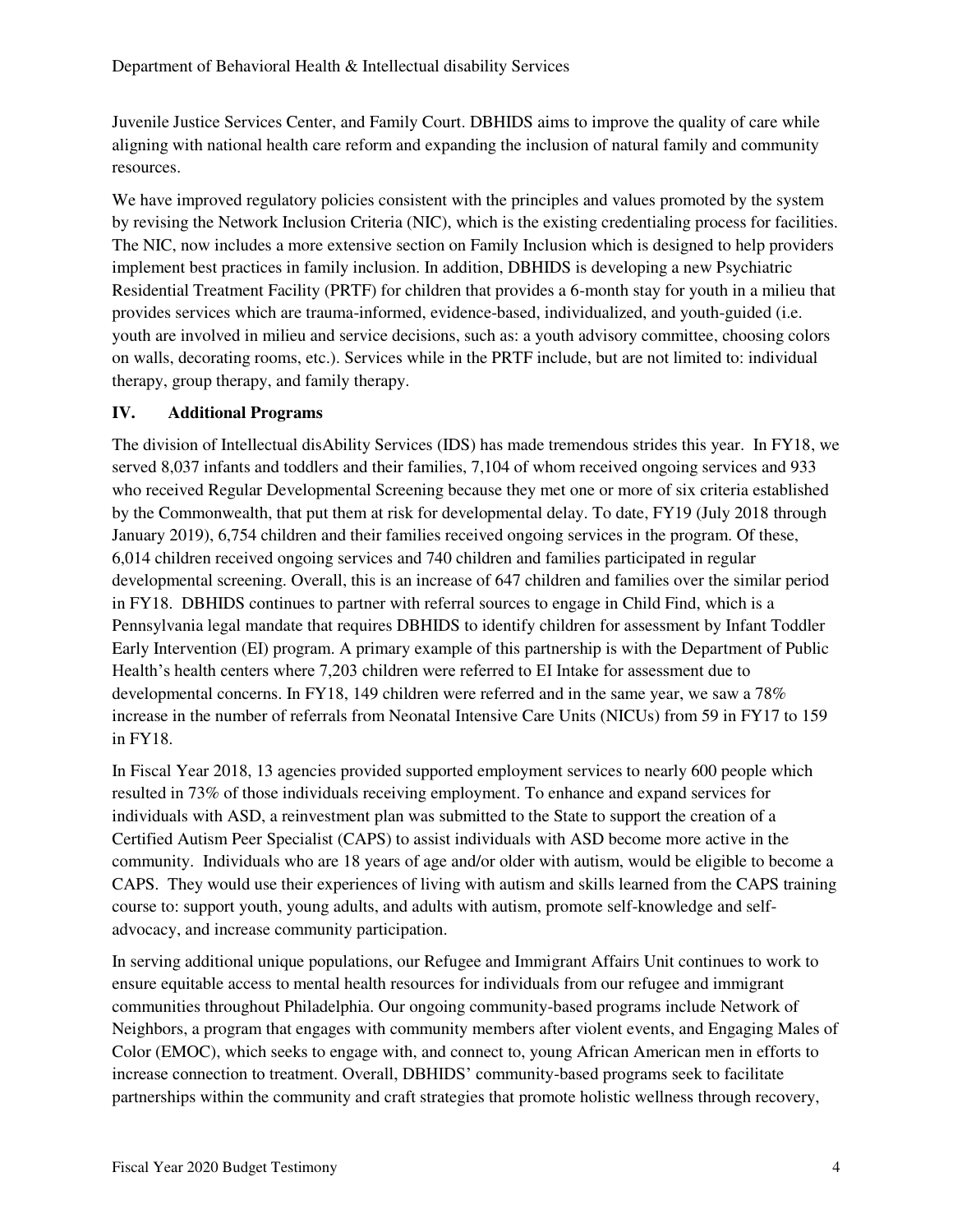resilience, and self-determination. Activities include ongoing community events as well as the continued support of community-based mini-grants to ensure that community members have access to the resources they need to make their neighborhoods flourish. Moreover, DBHIDS remains committed to decreasing stigma around mental illness.

# **V. Conclusion**

In closing, we appreciate the ongoing support of Council and the opportunity to highlight behavioral health as well as intellectual disabilities. We look forward to working with Council and other stakeholders to advocate for resources to support our most vulnerable people. My staff and I welcome the opportunity to meet with Council members at your convenience to engage in further discussions regarding content I have presented before you today. At this time, I am happy to respond to questions.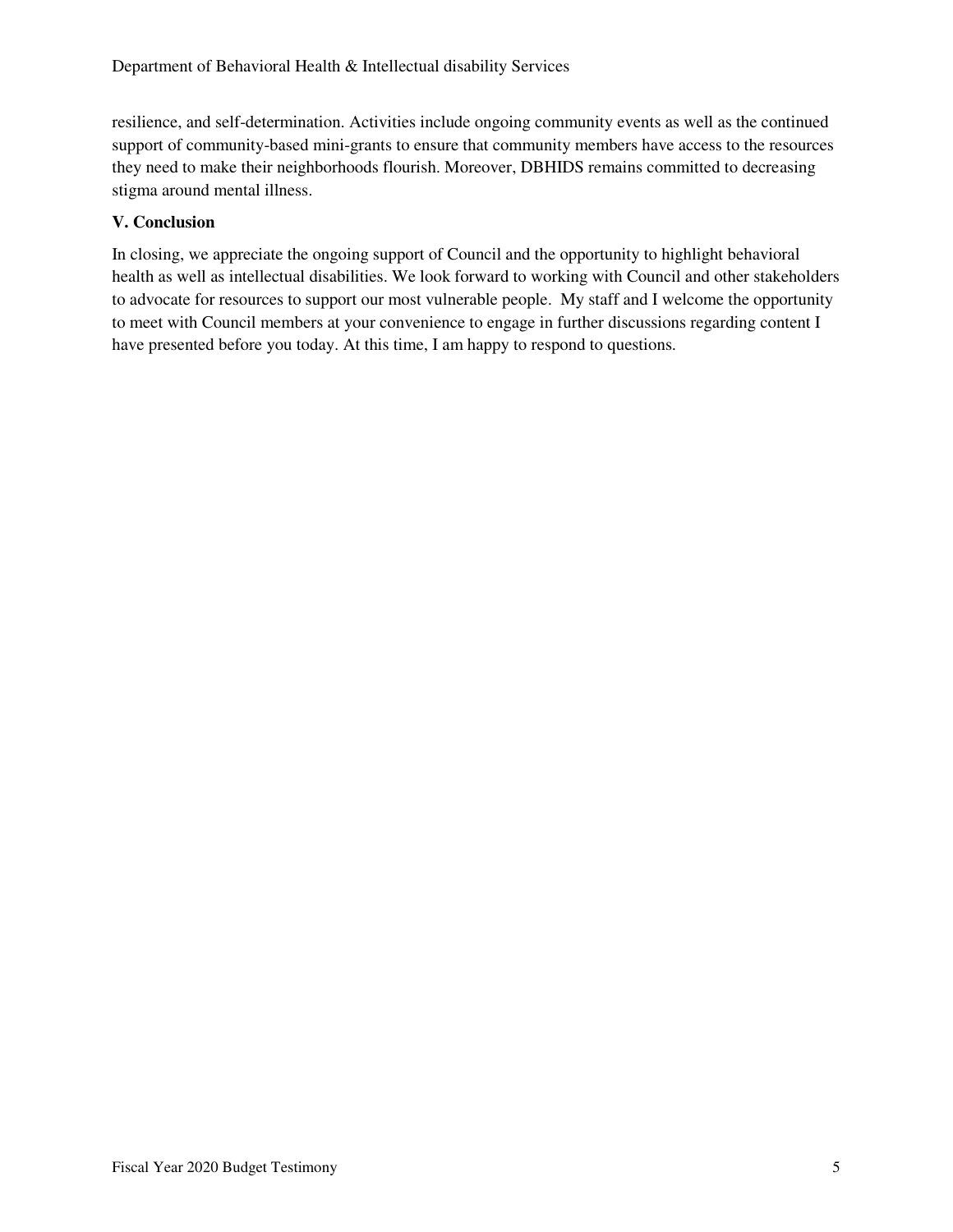| <b>Staff Demographics Summary (as of November 2018): All Funds</b> |           |           |           |           |  |  |  |  |
|--------------------------------------------------------------------|-----------|-----------|-----------|-----------|--|--|--|--|
|                                                                    | Total     | Minority  | White     | Female    |  |  |  |  |
| Number of Full-Time Staff                                          | 263       | 204       | 59        | 182       |  |  |  |  |
| Number of Exempt Staff                                             | 24        | 9         | 15        | 10        |  |  |  |  |
| Number of Executive Staff (deputy level)<br>and above)             | 6         | 3         | 3         | 3         |  |  |  |  |
| Average Salary, Full-Time Staff                                    | \$72,277  | \$70,470  | \$78,525  | \$71,908  |  |  |  |  |
| Average Salary, Exempt Staff                                       | \$89,364  | \$95,116  | \$85,912  | \$87,685  |  |  |  |  |
| Average Salary, Executive Staff                                    | \$141,119 | \$146,232 | \$136,006 | \$138,036 |  |  |  |  |
| Median Salary, Full-Time Staff                                     | \$71,871  | \$71,671  | \$74,160  | \$71.771  |  |  |  |  |
| Median Salary, Exempt Staff                                        | \$79,825  | \$77,250  | \$81,370  | \$80,855  |  |  |  |  |
| Median Salary, Executive Staff                                     | \$134,955 | \$134,846 | \$135,063 | \$135,063 |  |  |  |  |

|  | Budget Summary & Other Budget Drivers |
|--|---------------------------------------|
|--|---------------------------------------|

| <b>Employment Levels (as of November 2018): All Funds</b> |                            |                                              |  |  |  |  |
|-----------------------------------------------------------|----------------------------|----------------------------------------------|--|--|--|--|
|                                                           | <b>Budgeted</b><br>in FY19 | Filled as of the<br>Increment Run<br>(11/18) |  |  |  |  |
| Number of Full-Time Positions                             | 277                        | 263                                          |  |  |  |  |
| Number of Part-Time Positions                             | 2                          |                                              |  |  |  |  |
| Number of Exempt Positions                                | 26                         | 24                                           |  |  |  |  |
| Number of Executive Positions (deputy<br>level and above) | 6                          |                                              |  |  |  |  |
| Average Salary of All Full-Time Positions                 | \$65,535                   | \$72,277                                     |  |  |  |  |
| Median Salary of All Full-Time Positions                  | \$65,883                   | \$71,871                                     |  |  |  |  |

| <b>General Fund Financial Summary by Class</b> |                |                    |                |                    |                |                   |  |  |  |
|------------------------------------------------|----------------|--------------------|----------------|--------------------|----------------|-------------------|--|--|--|
|                                                | FY18 Original  | FY18 Actual        | FY19 Original  | FY19 Estimated     | FY20 Proposed  | Difference: FY20- |  |  |  |
|                                                | Appropriations | <b>Obligations</b> | Appropriations | <b>Obligations</b> | Appropriations | <b>FY19</b>       |  |  |  |
| Class 100 - Employee Compensation              | \$1,093,064    | \$1,558,164        | \$1,076,779    | \$1,596,553        | \$1,534,468    | $($ \$62,085)     |  |  |  |
| Class 200 - Purchase of Services               | \$13,125,510   | \$13,125,510       | \$13,125,510   | \$15,534,786       | \$14,360,976   | (S1, 173, 810)    |  |  |  |
|                                                | \$14,218,574   | \$14,683,674       | \$14,202,289   | \$17,131,339       | \$15,895,444   | (\$1,235,895)     |  |  |  |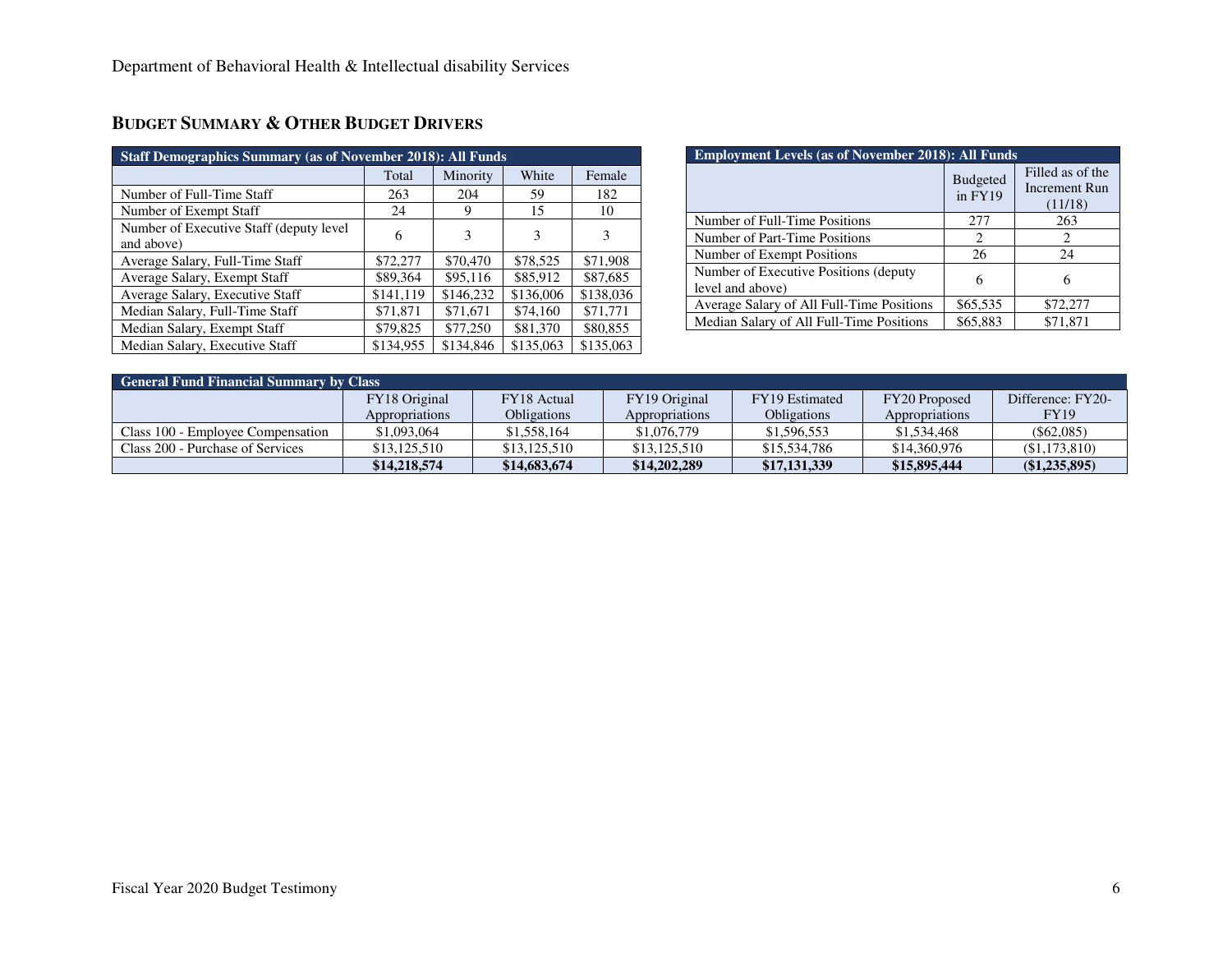| Fund               | <b>Class</b>                                      | <b>FY18 Original</b><br><b>Appropriations</b> | <b>FY18 Actual</b><br><b>Obligations</b> | <b>FY19 Original</b><br><b>Appropriations</b> | <b>FY19</b><br><b>Estimated</b> | <b>FY20 Proposed</b><br><b>Appropriations</b> | <b>Difference</b><br><b>FY20-FY19</b> |
|--------------------|---------------------------------------------------|-----------------------------------------------|------------------------------------------|-----------------------------------------------|---------------------------------|-----------------------------------------------|---------------------------------------|
|                    |                                                   |                                               |                                          |                                               | <b>Obligations</b>              |                                               |                                       |
|                    | Class 100 - Employee Compensation                 | 1,093,064                                     | 1,558,164                                | 1.076.779                                     | 1,596,553                       | 1,534,468                                     | (62,085)                              |
| General            | Class 200 - Purchase of Services                  | 13,125,510                                    | 13,125,510                               | 13,125,510                                    | 15,534,786                      | 14,360,976                                    | (1,173,810)                           |
|                    | Total                                             | 14.218.574                                    | 14,683,674                               | 14.202.289                                    | 17, 131, 339                    | 15,895,444                                    | (1,235,895)                           |
|                    | Class 100 - Employee Compensation                 | 24,780,505                                    | 23,594,360                               | 26,002,793                                    | 26,378,242                      | 29,723,038                                    | 3,344,796                             |
| Other <sup>1</sup> | Class 200 - Purchase of Services                  | 1,544,269,088                                 | 1,225,454,949                            | 1,545,607,560                                 | 1,435,756,405                   | 1,555,295,513                                 | 119,539,108                           |
|                    | Classes 300/400 - Materials, Supplies & Equipment | 285,000                                       | 645,532                                  | 250,000                                       | 250,000                         | 250,000                                       |                                       |
|                    | Class 800 - Payments to Other Funds               | 1,683,081                                     | 122,854                                  | 184,707                                       | 178,513                         | 214,308                                       | 35,795                                |
|                    | Total                                             | 1,571,017,674                                 | 1,249,817,695                            | 1,572,045,060                                 | 1,462,563,160                   | 1,585,482,859                                 | 122,919,699                           |
|                    | <b>Class 100 - Employee Compensation</b>          | 25,873,569                                    | 25, 152, 524                             | 27,079,572                                    | 27.974.795                      | 31,257,506                                    | 3,282,711                             |
| All                | <b>Class 200 - Purchase of Services</b>           | 1,557,394,598                                 | 1,238,580,459                            | 1,558,733,070                                 | 1,451,291,191                   | 1,569,656,489                                 | 118,365,298                           |
|                    | Classes 300/400 - Materials, Supplies & Equipment | 285,000                                       | 645,532                                  | 250,000                                       | 250,000                         | 250,000                                       | $\mathbf{0}$                          |
|                    | <b>Class 800 - Payments to Other Funds</b>        | 1,683,081                                     | 122,854                                  | 184,707                                       | 178,513                         | 214,308                                       | 35,795                                |
|                    | <b>Total</b>                                      | 1,585,236,248                                 | 1,264,501,369                            | 1,586,247,349                                 | 1,479,694,499                   | 1,601,378,303                                 | 121,683,804                           |

*<sup>1</sup> "Other" includes the Grants Fund and the HealthChoices Behavioral Health Fund.* 

| <b>Contracts Summary (Professional Services only)</b> |              |              |              |              |              |                                               |  |  |  |
|-------------------------------------------------------|--------------|--------------|--------------|--------------|--------------|-----------------------------------------------|--|--|--|
|                                                       | <b>FY14</b>  | <b>FY15</b>  | <b>FY16</b>  | <b>FY17</b>  | <b>FY18</b>  | FY <sub>19</sub> Y <sub>TD</sub><br>(01 & 02) |  |  |  |
| Total amount of contracts                             | \$11,095,368 | \$11,667,684 | \$14,554,002 | \$14,480,005 | \$15,665,706 | \$16,292,306                                  |  |  |  |
| Total amount to M/W/DSBE                              | \$1,669,768  | \$1,547,173  | \$1,854,005  | \$1,854,005  | \$2,113,690  | \$1,930,244                                   |  |  |  |
| <b>Participation Rate</b>                             | 15%          | 13%          | 13%          | 13%          | 13%          | 12%                                           |  |  |  |

| <b>Total M/W/DSBE Contract Participation Goal (Public Works; Services,</b><br><b>Supplies &amp; Equipment: and Professional Services combined)</b> |             |      |             |  |  |  |  |
|----------------------------------------------------------------------------------------------------------------------------------------------------|-------------|------|-------------|--|--|--|--|
|                                                                                                                                                    | <b>FY18</b> | FY19 | <b>FY20</b> |  |  |  |  |
| M/W/DSBE Contract Participation Goal<br>10%<br>10%<br>$10\%$                                                                                       |             |      |             |  |  |  |  |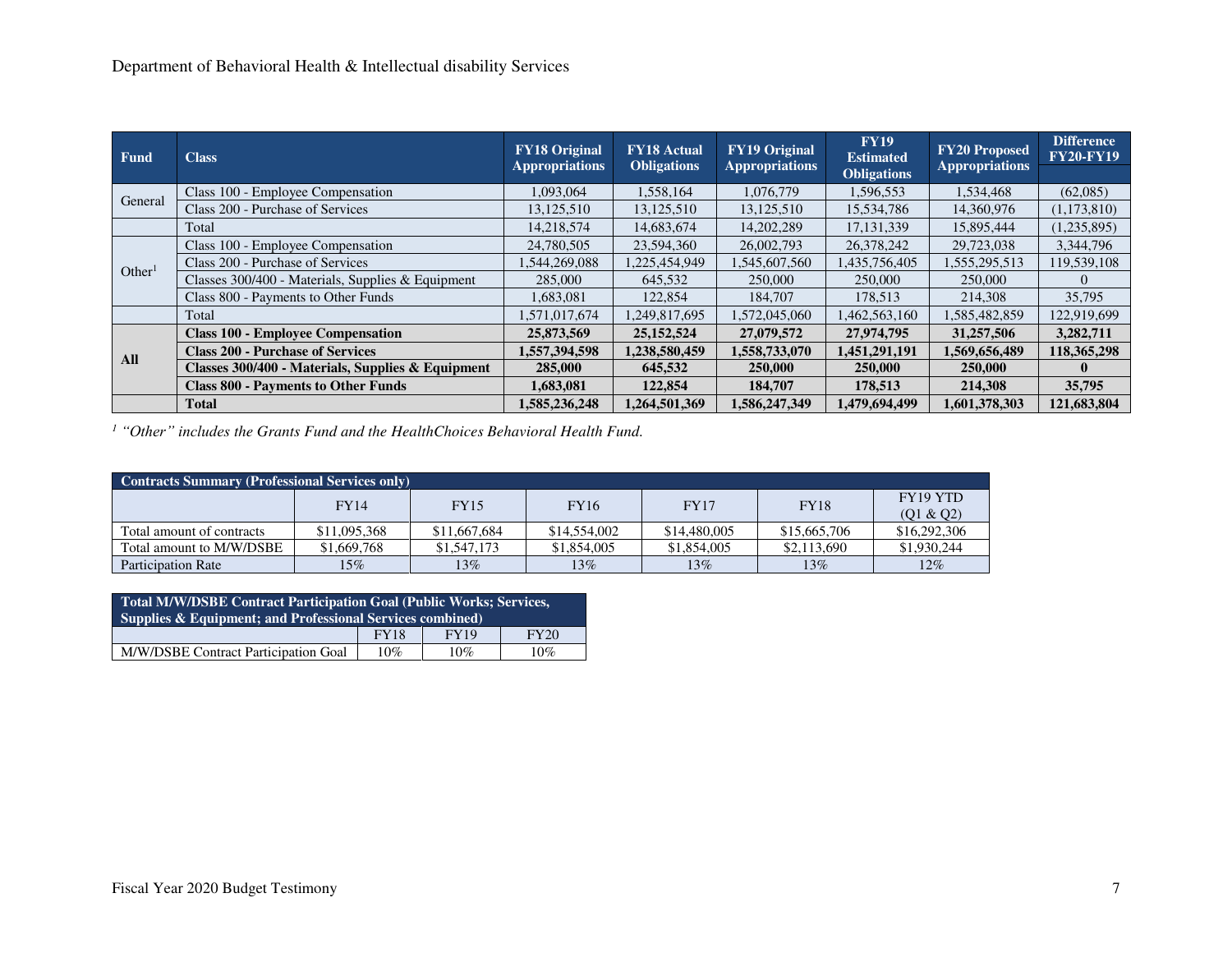# **PROPOSED BUDGET OVERVIEW**

# **Proposed Funding Request**:

The proposed Fiscal Year 2020 operating budget totals \$1,601,378,303, an increase of \$121,683,804 over Fiscal Year 2019 estimated obligation levels. This increase is primarily in the HealthChoices Behavioral Health Fund and is mainly attributed to a potential enrollment increase to address priority populations.

The FY20 operating budget request of \$1,601,378,303 includes \$15,895,444 in the General Fund, \$285,482,859 in the Grants Revenue Fund, and \$1,300,000,000 in the HealthChoices Behavioral Health Fund.

The proposed budget includes:

- \$31,257,506 in Class 100, a \$3,282,711 increase over FY19. This funding will support 7 additional General Fund staff to support encampment resolution and Opioid crisis response as well as 21 Grants Revenue funded positions, primarily to fill vacancies and bolster staffing in our program and information technology divisions.
- \$1,569,656,489 in Class 200, a \$118,365,298 increase over FY19. This increase is primarily in the HealthChoices Behavioral Health Fund and is mainly attributable to a potential enrollment increase to address priority populations.
- \$250,000 in Classes 300 and 400, with no change from FY19.
- \$214,308 in Class 800, an increase of \$35,795 over FY19, to cover overhead and payments to the General Fund from the Grants Revenue and HealthChoices Funds for Central Personnel charges commensurate with the projected increase in Class 100 costs.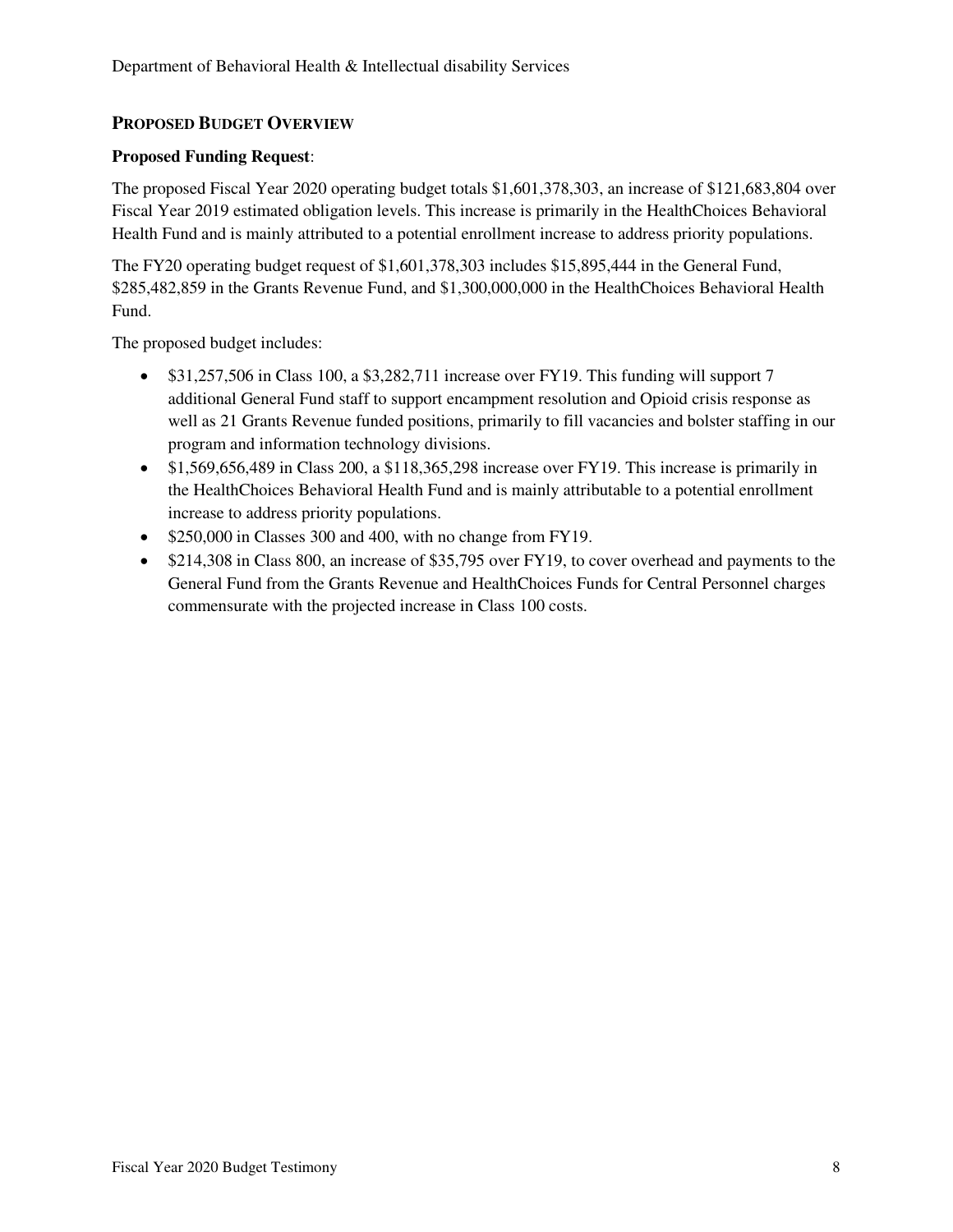# **STAFFING LEVELS**

The department is requesting 291 budgeted All Funds positions for FY20, an increase of 14 over the FY19 adopted budget.

This funding will support 7 additional General Fund staff to support encampment resolution and opioid crisis response as well as 7 Grants Revenue-funded positions, primarily in our program and information technology divisions.

# **NEW HIRES**

| New Hires (from 7/1/2018 to 11/25/18) |   |  |  |  |  |
|---------------------------------------|---|--|--|--|--|
| <b>Total Number of New Hires</b>      |   |  |  |  |  |
| Black or African American             | O |  |  |  |  |
| White                                 |   |  |  |  |  |
| Total                                 |   |  |  |  |  |

Since the increment run, DBHIDS hired three employees who identify as Black or African American and one who identifies as Asian.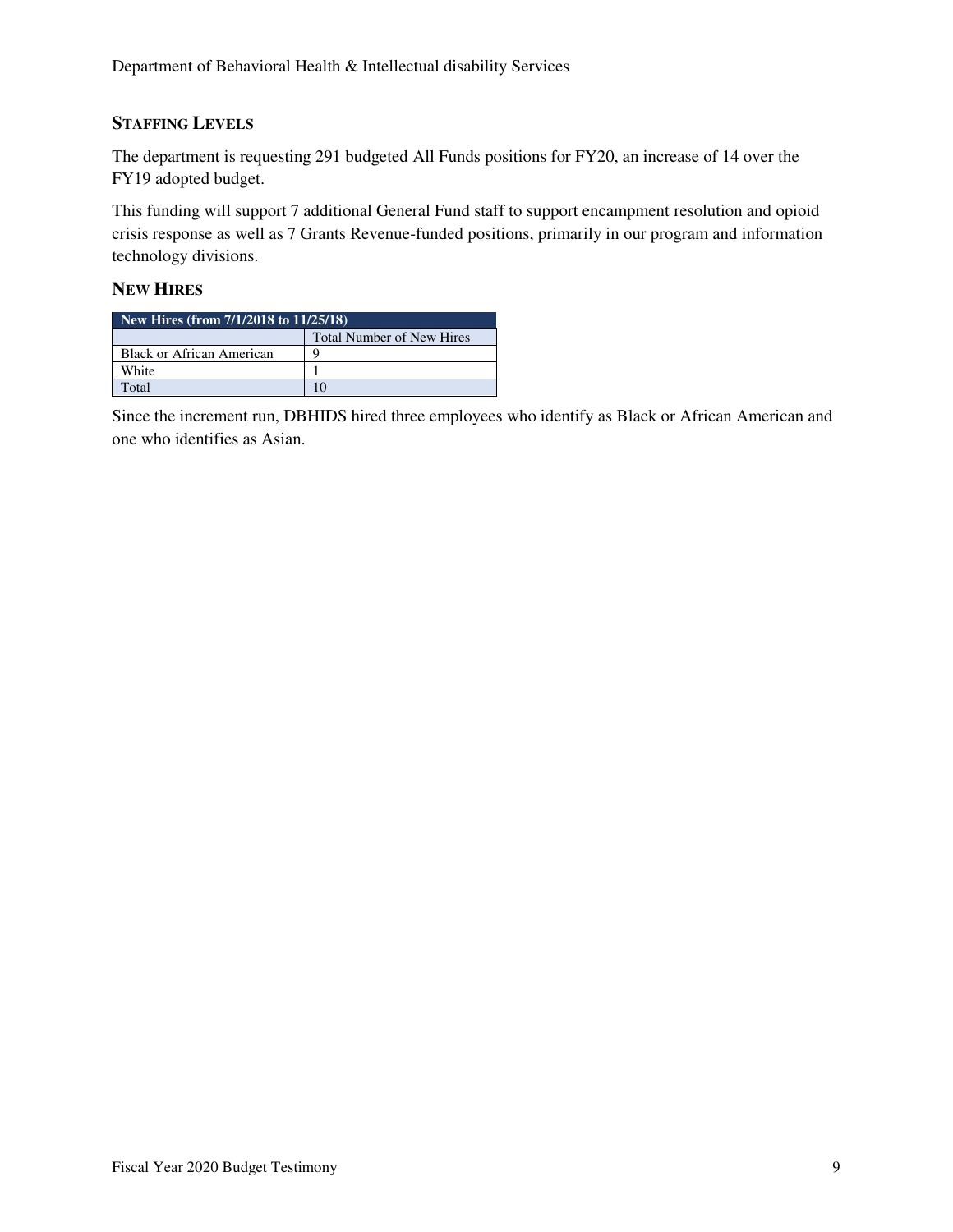#### **PERFORMANCE, CHALLENGES, AND INITIATIVES**

| <b>FY20 Performance Measures</b>                                         |             |             |             |          |
|--------------------------------------------------------------------------|-------------|-------------|-------------|----------|
|                                                                          | <b>FY18</b> | FY19 YTD    | <b>FY19</b> | FY20     |
| Measure                                                                  | Actual      | $(Q1 + Q2)$ | Target      | Target   |
| Unduplicated persons served in all community-based services,             | 114,995     | 82,948      | 90,000      | 95,000   |
| including outpatient services <sup>1</sup>                               |             |             |             |          |
| Number of admissions to out-of-state residential treatment               | 69          | 27          | 50          | 50       |
| facilities <sup>2,3</sup>                                                |             |             |             |          |
| Number of admissions to residential treatment facilities <sup>2</sup>    | 470         | 151         | 600         | 600      |
| Percent of follow-up within 30 days of discharge from an inpatient       | 48.3%       | 47.4%       | 50.0%       | 50.0%    |
| psychiatric facility (adults) <sup>4</sup>                               |             |             |             |          |
| Percent of readmission within 30 days to inpatient psychiatric           | $12.9\%$    | $14.2\%$    | $15.0\%$    | 15.0%    |
| facility (Substance Abuse & non-Substance Abuse) (adults) <sup>5</sup>   |             |             |             |          |
| Percent of follow-up within 30 days of discharge from an inpatient       | 76.2%       | 81.7%       | $80.0\%$    |          |
| psychiatric facility (children) <sup>4</sup>                             |             |             |             | 80.0%    |
| Percent of readmission within 30 days to inpatient psychiatric           |             |             |             |          |
| facility (Substance Abuse & non-Substance Abuse) (children) <sup>6</sup> | 8.4%        | $8.5\%$     | $10.0\%$    | $10.0\%$ |

<sup>*1</sup>This is a cumulative measure with the highest number of unique clients reported in the first quarter. This measure now includes all community-*</sup> *based treatment across DBHIDS (Outpatient, Family Services, Wrap-Around, School Services, Case Management, etc.). The number of unique members for Q2 is within the range of what is expected.* 

<sup>2</sup>*Clients are unduplicated within the quarter, and the goal is to be below the target. The year-to-date total may contain duplicated clients if they were served in multiple quarters.* 

*<sup>3</sup>DBHIDS's goal is to treat all of the children needing services within the state and not have to look to out-of-state alternatives, so the goal is to keep this number low.* 

*<sup>4</sup>This measure includes discharges to ambulatory, non-bed-based care. The Department has a robust community-based continuum of care that includes Federally Qualified Health Centers (FQHCs), housing supports, case management, and Assertive Community Treatment (ACT) for members. The state-mandated follow-up measure, which is the numerator for the Department's 30-day follow-up rate, does not capture all services being provided across the Department's continuum of care. As a result, the actual follow-up rate is likely higher (and closer to the target). To address concerns regarding the rates of follow-up and readmission, DBHIDS, in conjunction with the state, has implemented initiatives that directly address provider oversight, service development, innovation, and quality assurance. One of the largest providers has no claims billed this reporting quarter. The Community Behavioral Health (CBH) claims team is looking into the issue and expects a positive impact for this measure once this is resolved.* 

*<sup>5</sup>To address concerns regarding follow-up and readmission rates, DBHIDS, in conjunction with the state, has implemented initiatives that directly address provider oversight, service development, innovation, and quality assurance.* 

*<sup>6</sup>This measure mirrors the adult measure above. CBH Member Services is asking providers to check in with members earlier after they are discharged (after five days, a decrease from six to seven days previously) and to maintain more up-to-date contact information for members. CBH anticipates that, once follow-up rates increase and there is more engagement by providers, the overall 30-day readmission rate may increase further.*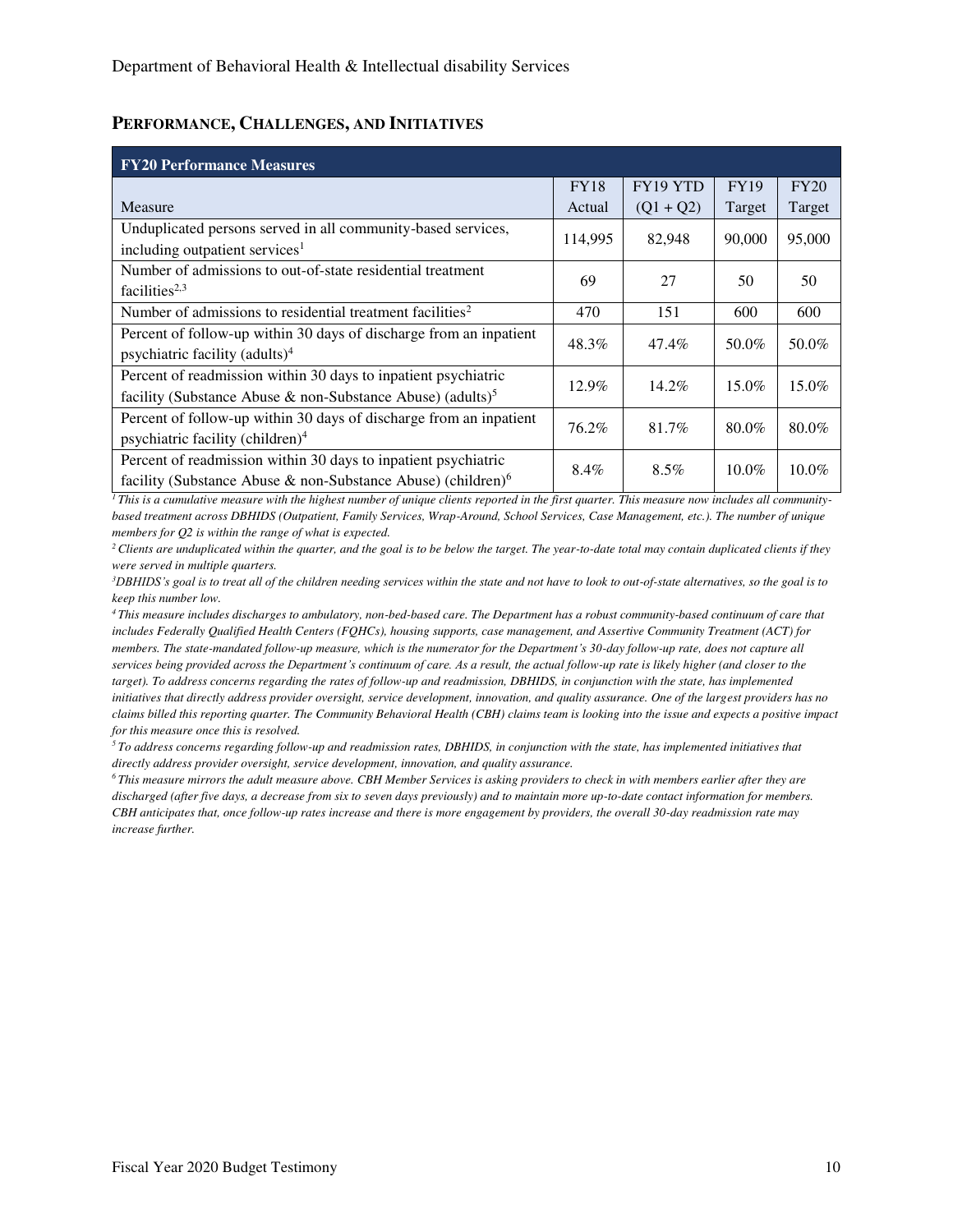# **OTHER BUDGETARY IMPACTS**

#### **Federal and State (Where Applicable)**

#### HealthChoices Rates:

Each year, CBH receives a rate from the state which accounts for the amount of money that is expected to be spent on each member for approved services. The revenue that is received enables CBH to fund a network that provides essential medically-necessary interventions such as case management, mobile psychiatric rehabilitation, peer supports, a wide range of treatment options, and much more. However, it should be noted that, while CBH does provide a wide continuum of options, there are strict limitations placed by the federal government as to what services can and cannot be funded. As it currently stands, the Calendar Year 2018 HealthChoices rates received from the state of Pennsylvania were lower than the projected medical operational costs for the year. This is largely due to the fact that the cost of criminal justice-related services was not included in the appropriated rate and the funds allocated to serve CBH members for substance use related services was reduced. This limits the breadth of the services that can be provided and hinders our ability to support crucial city priorities.

Eighty-two percent (82%) (\$1.3 billion) of DBHIDS's budget is allocated via HealthChoices, Pennsylvania's Medicaid appropriation system, which is overseen by CBH who provides services to approximately 600,000 Philadelphians on Medicaid each month. Due to the Affordable Care Act (ACA) Expansion, 220,000 adults (1 out of every 6 Philadelphian adults) gained new coverage. If the provisions afforded under the ACA were to be altered, diminished, or eliminated entirely, it would greatly affect the scope of services provided and the number of people we can serve.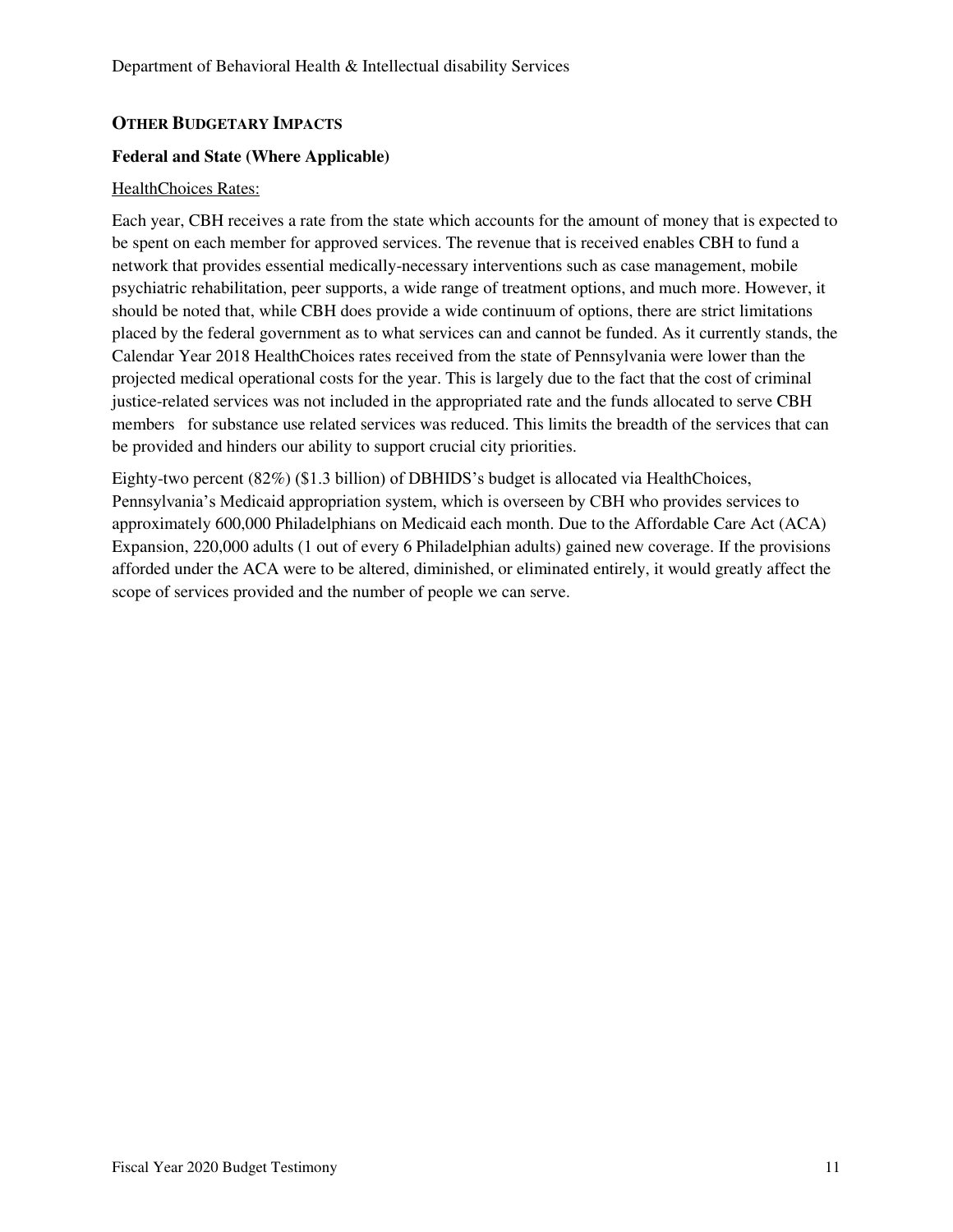# **CONTRACTING EXPERIENCE**

| M/W/DSBE Participation on Large Professional Services Contracts with For-Profit Vendors |                                                   |                       |                      |                               |                                   |                           |                           |                                     |                                     |                                                                                                  |                                                        |  |
|-----------------------------------------------------------------------------------------|---------------------------------------------------|-----------------------|----------------------|-------------------------------|-----------------------------------|---------------------------|---------------------------|-------------------------------------|-------------------------------------|--------------------------------------------------------------------------------------------------|--------------------------------------------------------|--|
|                                                                                         | Top Five Largest Contracts over \$34,000 for FY19 |                       |                      |                               |                                   |                           |                           |                                     |                                     |                                                                                                  |                                                        |  |
|                                                                                         | <b>Brief</b><br>Description                       | Dollar                | <b>RFP</b>           |                               |                                   | $%$ of<br>M/W/DSBE        | \$ Value of               | Total %                             | Total \$ Value                      | Is This a<br>Local<br>Business?<br>(principal)<br>place of<br>business<br>located<br>within City | Does the<br>Vendor Have a<br>Waiver for<br>Living Wage |  |
| <b>Vendor Name</b>                                                                      | of Service<br>Provided                            | Amount of<br>Contract | <i>Issue</i><br>Date | Contract<br><b>Start Date</b> | Ranges in RFP                     | Participation<br>Achieved | M/W/DSBE<br>Participation | Participation -<br><b>All DSBEs</b> | Participation -<br><b>All DSBEs</b> | limits)<br>[yes/no]                                                                              | Compliance?<br>[yes $/$ no]                            |  |
| Kutest Kids<br>Early<br>Intervention                                                    | Early<br>Intervention                             | \$1,805,000           | 6/1/2016             | 7/1/2018                      | MBE: N/A<br>WBE: N/A<br>DSBE: N/A | $0\%$<br>$0\%$<br>$0\%$   | \$0<br>\$0<br>\$0         | $0\%$                               | \$0                                 | <b>No</b>                                                                                        | No                                                     |  |
| Goldstar<br>Rehabilitation,<br>Inc.                                                     | Early<br>Intervention                             | \$1,675,000           | 6/1/2016             | 7/1/2018                      | MBE: N/A<br>WBE: N/A<br>DSBE: N/A | $0\%$<br>$0\%$<br>$0\%$   | \$0<br>\$0<br>\$0         | $0\%$                               | \$0                                 | N <sub>o</sub>                                                                                   | No                                                     |  |
| JayCare, LLC                                                                            | Early<br>Intervention                             | \$1,495,000           | 6/1/2016             | 7/1/2018                      | MBE: N/A<br>WBE: N/A<br>DSBE: N/A | $0\%$<br>$0\%$<br>$0\%$   | \$0<br>\$0<br>\$0         | $0\%$                               | \$0                                 | N <sub>o</sub>                                                                                   | N <sub>o</sub>                                         |  |
| Kids &<br>Family, Inc.                                                                  | Early<br>Intervention                             | \$1,275,000           | 6/1/2016             | 7/1/2018                      | MBE: N/A<br>WBE: N/A<br>DSBE: N/A | $0\%$<br>$0\%$<br>$0\%$   | \$0<br>\$0<br>\$0         | $0\%$                               | \$0                                 | N <sub>0</sub>                                                                                   | N <sub>o</sub>                                         |  |
| Sunrise<br>Therapy                                                                      | Early<br>Intervention                             | \$1,175,000           | 6/1/2016             | 7/1/2018                      | MBE: N/A<br>WBE: N/A<br>DSBE: N/A | $0\%$<br>$0\%$<br>$0\%$   | \$0<br>\$0<br>\$0         | $0\%$                               | \$0                                 | N <sub>o</sub>                                                                                   | N <sub>o</sub>                                         |  |

*The majority of DBHIDS' for-profit providers, including those listed above, provide Early Intervention services. Early Intervention is an entitlement program, and DBHIDS must contract with Early Intervention providers who respond to RFPs. Several Early Intervention providers are known to be minority or female owned but choose not to pursue M/W/DSBE certification.*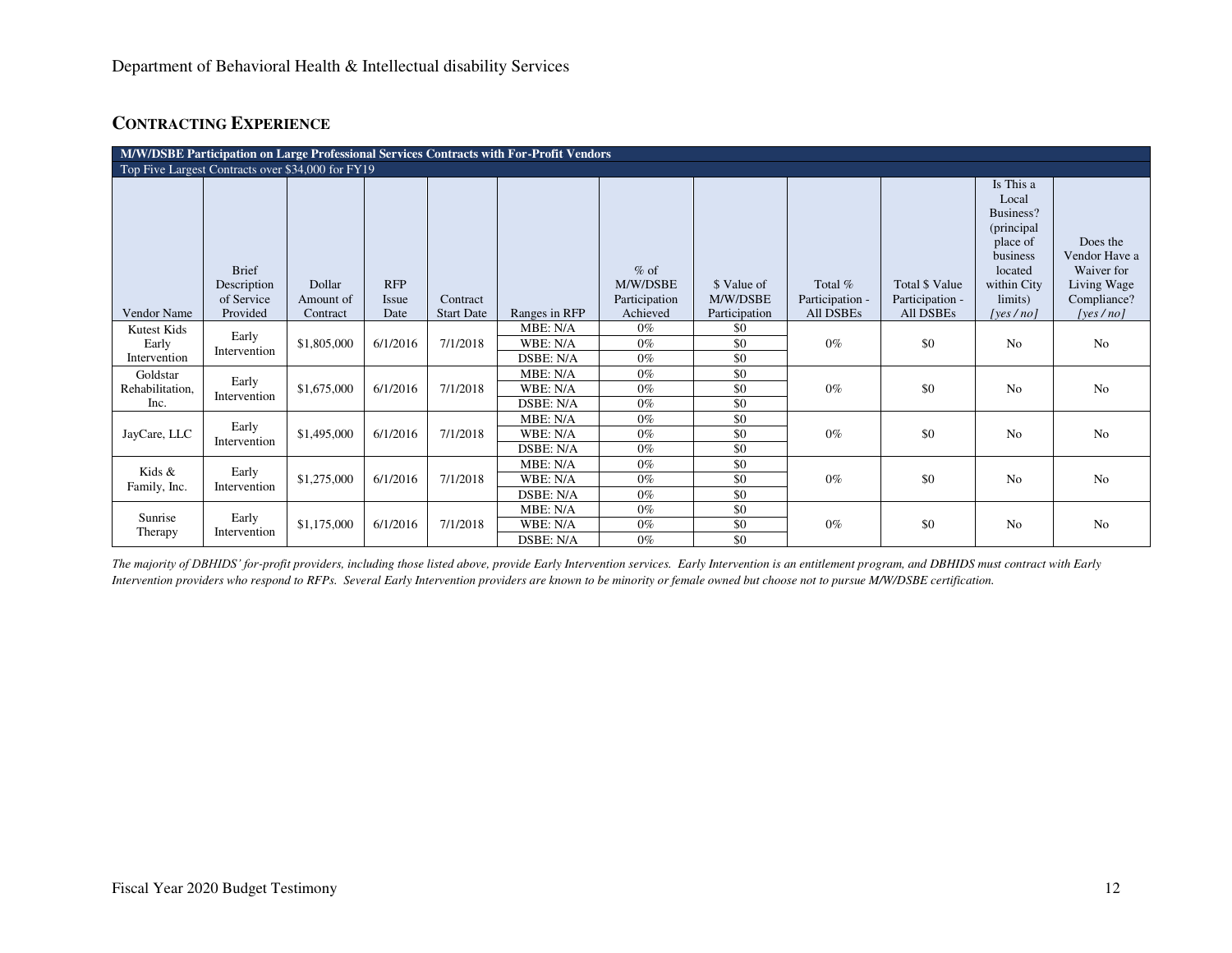| <b>Non-Profit Vendor Demographics</b>  |            |          |
|----------------------------------------|------------|----------|
| <b>Resources for Human Development</b> | Minority % | Female % |
| Workforce                              | 100%       | 64%      |
| Executive                              | 81%        | 75%      |
| Board                                  | 62%        | 38%      |
| Merakey                                | Minority % | Female % |
| Workforce                              | 93%        | 73%      |
| Executive                              | $0\%$      | $0\%$    |
| Board                                  | 54%        | 29%      |
| Public Health Management Corp.         | Minority % | Female % |
| Workforce                              | 72%        | 77%      |
| Executive                              | 52%        | 81%      |
| Board                                  | 52%        | 43%      |
| <b>Horizon House</b>                   | Minority % | Female % |
| Workforce                              | 92%        | 61%      |
| Executive                              | 60%        | $40\%$   |
| Board                                  | 31%        | 19%      |
| <b>CATCH</b>                           | Minority % | Female % |
| Workforce                              | 81%        | 60%      |
| Executive                              | 33%        | $0\%$    |
| Board                                  | 50%        | 33%      |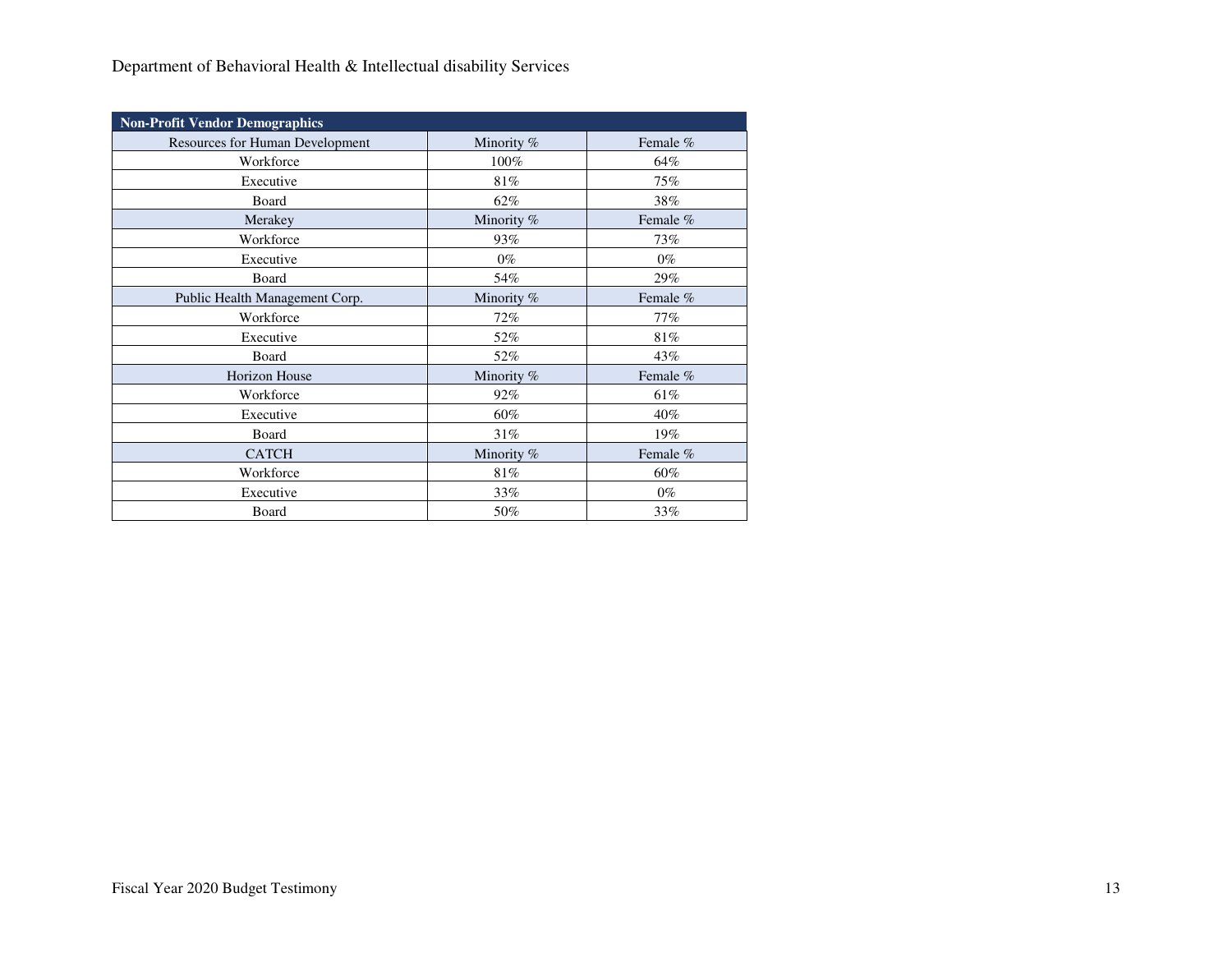# **EMPLOYEE DATA**

| <b>Staff Demographics (as of November 2018)</b> |                  |                  |                        |                  |                  |  |  |
|-------------------------------------------------|------------------|------------------|------------------------|------------------|------------------|--|--|
| <b>Full-Time Staff</b>                          |                  |                  | <b>Executive Staff</b> |                  |                  |  |  |
|                                                 | Male             | Female           |                        | Male             | Female           |  |  |
|                                                 | African-         | African-         |                        | African-         | African-         |  |  |
|                                                 | American         | American         |                        | American         | American         |  |  |
| Total                                           | 44               | 141              | Total                  | $\overline{2}$   | 1                |  |  |
| % of Total                                      | 17%              | 54%              | % of Total             | 33%              | 17%              |  |  |
| Average Salary                                  | \$73,549         | \$70,382         | Average Salary         | \$151,925        | \$134,846        |  |  |
| Median Salary                                   | \$72,054         | \$71,571         | Median Salary          | \$151,925        | \$134,846        |  |  |
|                                                 | White            | White            |                        | White            | White            |  |  |
| Total                                           | 30               | 29               | Total                  | 1                | $\overline{c}$   |  |  |
| % of Total                                      | 11%              | 11%              | % of Total             | 17%              | 33%              |  |  |
| Average Salary                                  | \$74,502         | \$82,688         | Average Salary         | \$128,755        | \$139,632        |  |  |
| <b>Median Salary</b>                            | \$73,265         | \$76,749         | Median Salary          | \$128,755        | \$139,632        |  |  |
|                                                 | Hispanic         | Hispanic         |                        | Hispanic         | Hispanic         |  |  |
| Total                                           | 3                | 5                | Total                  | $\theta$         | $\Omega$         |  |  |
| % of Total                                      | $1\%$            | $2\%$            | % of Total             | $0\%$            | $0\%$            |  |  |
| Average Salary                                  | \$65,563         | \$62,291         | Average Salary         | N/A              | N/A              |  |  |
| <b>Median Salary</b>                            | \$71,971         | \$68,127         | Median Salary          | N/A              | N/A              |  |  |
|                                                 | Asian            | Asian            |                        | Asian            | Asian            |  |  |
| Total                                           | 4                | 5                | Total                  | $\mathbf{0}$     | $\boldsymbol{0}$ |  |  |
| % of Total                                      | 2%               | 2%               | % of Total             | $0\%$            | $0\%$            |  |  |
| Average Salary                                  | \$63,419         | \$66,407         | Average Salary         | N/A              | N/A              |  |  |
| Median Salary                                   | \$62,070         | \$70,040         | Median Salary          | N/A              | N/A              |  |  |
|                                                 | Other            | Other            | Other<br>Other         |                  |                  |  |  |
| Total                                           | $\Omega$         | $\overline{c}$   | Total                  | $\theta$         | $\Omega$         |  |  |
| % of Total                                      | $0\%$            | $1\%$            | % of Total             | $0\%$            | $0\%$            |  |  |
| Average Salary                                  | N/A              | \$61,006         | Average Salary         | N/A              | N/A              |  |  |
| Median Salary                                   | N/A              | \$61,006         | Median Salary          | N/A              | N/A              |  |  |
|                                                 | <b>Bilingual</b> | <b>Bilingual</b> |                        | <b>Bilingual</b> | <b>Bilingual</b> |  |  |
| Total                                           | 7                | 11               | Total                  | $\mathbf{0}$     | $\boldsymbol{0}$ |  |  |
| % of Total                                      | 3%               | $4\%$            | % of Total             | $0\%$            | $0\%$            |  |  |
| Average Salary                                  | \$67,064         | \$66,594         | Average Salary         | N/A              | N/A              |  |  |
| <b>Median Salary</b>                            | \$71,971         | \$70,040         | Median Salary          | N/A              | N/A              |  |  |
|                                                 | Male             | Female           |                        | Male             | Female           |  |  |
| Total                                           | 81               | 182              | Total                  | 3                | 3                |  |  |
| % of Total                                      | 31%              | 69%              | % of Total             | 50%              | 50%              |  |  |
| Average Salary                                  | \$73,106         | \$71,908         | Average Salary         | \$144,202        | \$138,036        |  |  |
| Median Salary                                   | \$72,171         | \$71,771         | Median Salary          | \$133,900        | \$135,063        |  |  |